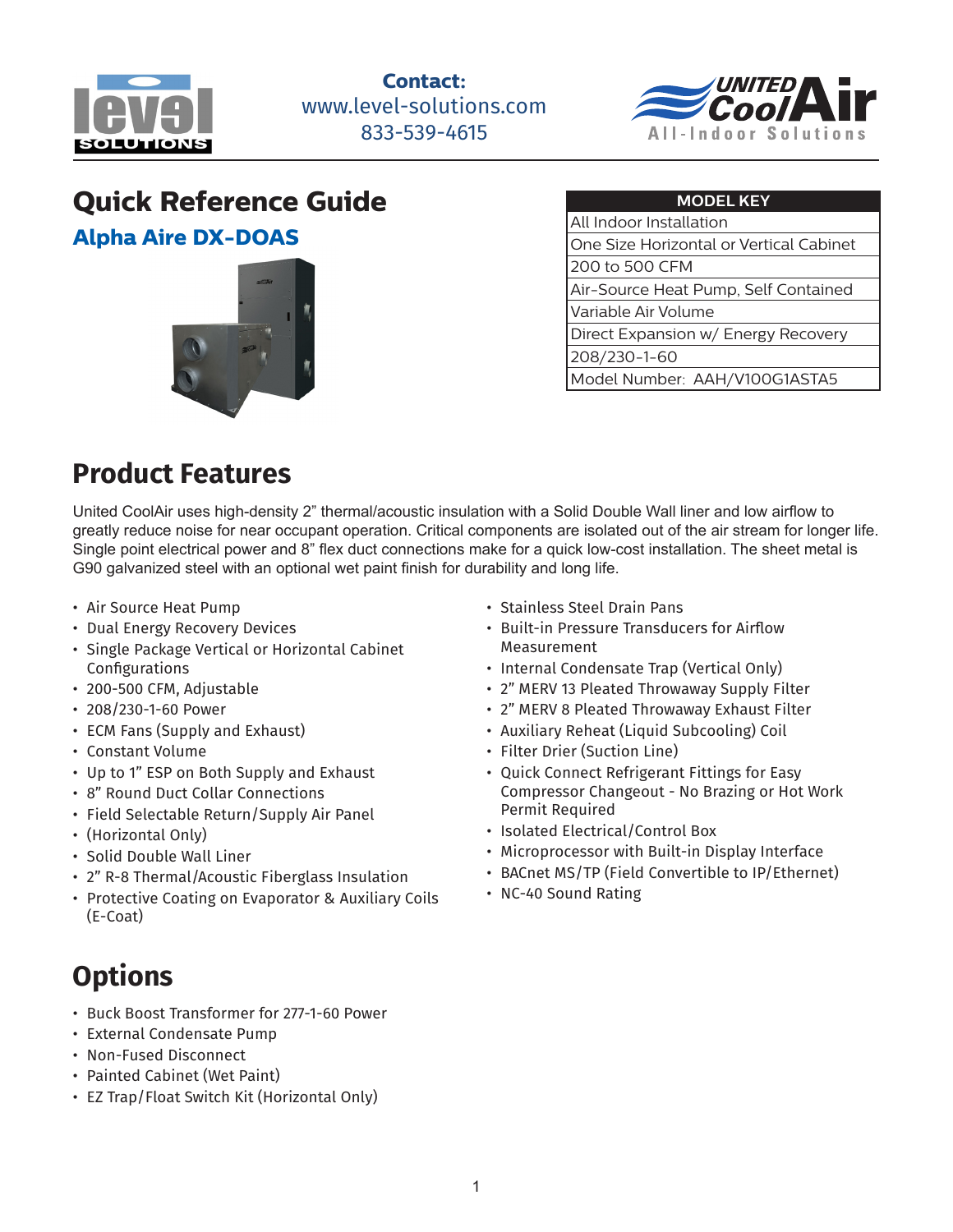



## **Physical Data - Alpha Aire Gen. V**

| <b>Supply Air Range</b>        | <b>CFM</b>                          | 200-500                      |  |
|--------------------------------|-------------------------------------|------------------------------|--|
| Fan Type-Qty.                  | Supply                              | ECM-1                        |  |
|                                | Exhaust                             | ECM-1                        |  |
| <b>COIL MATERIALS:</b>         |                                     | Aluminum Fins / Copper Tubes |  |
| <b>Indoor Coil Rows / FPI</b>  |                                     | 6/13                         |  |
| <b>Indoor Coil Face Area</b>   | Ft <sup>2</sup>                     | 1.0                          |  |
| <b>Outdoor Coil Rows / FPI</b> |                                     | 4/18                         |  |
| <b>Outdoor Coil Face Area</b>  | Ft <sup>2</sup>                     | 1.0                          |  |
| <b>Reheat Coil Rows / FPI</b>  |                                     | 1/13                         |  |
| <b>Reheat Coil Face Area</b>   | Ft <sup>2</sup>                     | 0.85                         |  |
| <b>Wheel Type</b>              |                                     | Enthalpy                     |  |
| <b>Wheel Diameter</b>          | $\ln$                               | 19.7                         |  |
| <b>Plate Type</b>              |                                     | Sensible                     |  |
| <b>ELECTRICAL DATA:</b>        |                                     |                              |  |
| Motor Power / FLA              | kW / Amps                           | 0.4 / 2.0                    |  |
| <b>Motor Qty</b>               |                                     | $\overline{2}$               |  |
| <b>Compressor Qty / Type</b>   |                                     | 1 / Rotary                   |  |
| <b>Compressor LRA / RLA</b>    | Amps / Amps                         | 21.9/3.9                     |  |
| <b>Controls</b>                | Amps                                | 0.375                        |  |
| <b>Unit MCA</b>                | Amps                                | 9.3                          |  |
| <b>Unit MOP</b>                | Amps                                | 15                           |  |
| <b>AIR FILTERS:</b>            |                                     |                              |  |
| <b>Type</b>                    | Pleated Throwaway                   |                              |  |
| Qty / Size                     | $2/12 \times 24 \times 2$           |                              |  |
| <b>Efficiency</b>              | MERV 13 (Supply) & MERV 8 (Exhaust) |                              |  |
| <b>Weight (Net Operating)</b>  | 600 lbs*                            |                              |  |

\*Approximate net operating weight of unit, additional options may change overall weight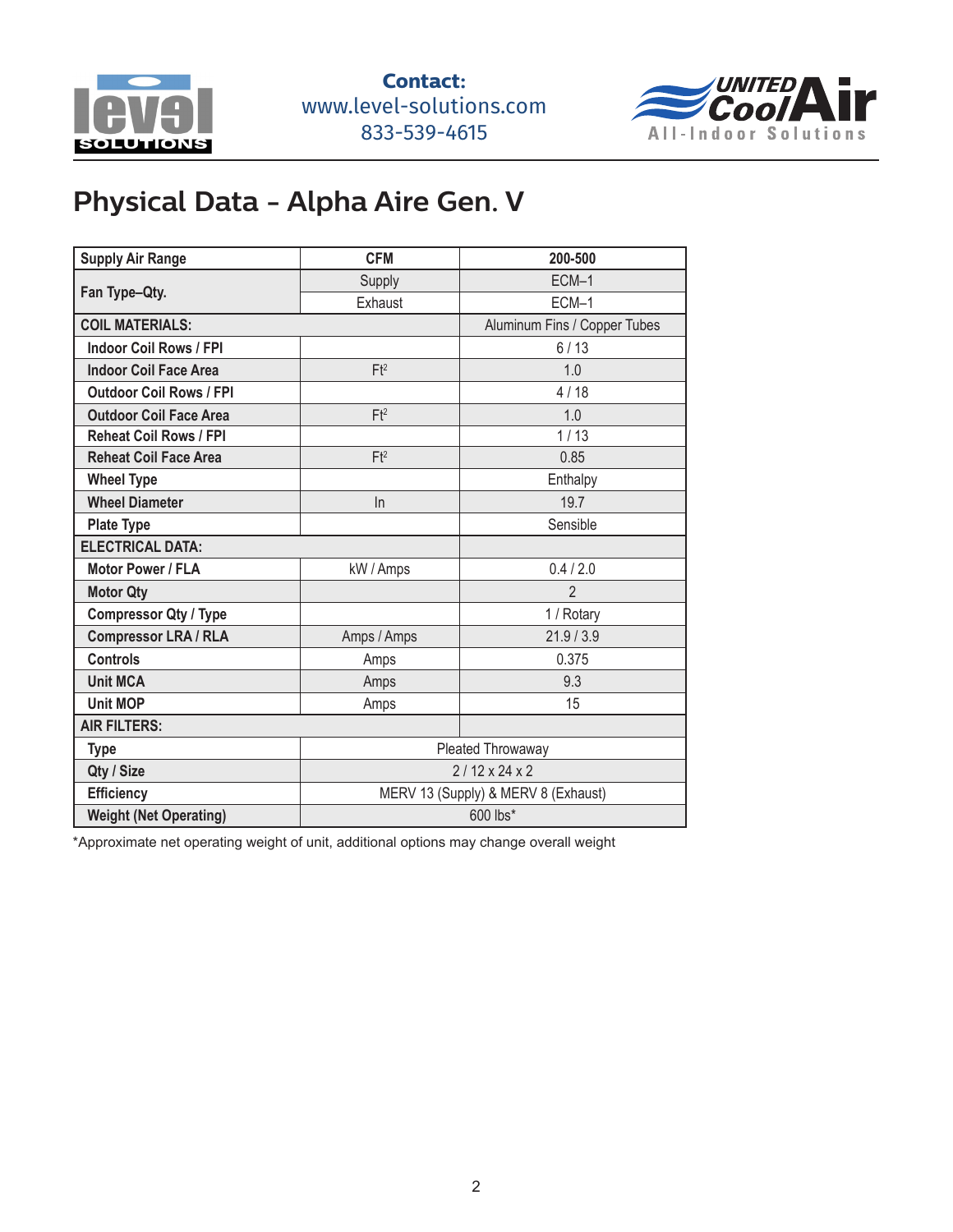



## **Alpha Aire Performance Data**

#### **Typical Design Conditions**

| <b>DEHUMIDIFICATION</b>                     |                    | Gen 5                     |
|---------------------------------------------|--------------------|---------------------------|
| Outside Air / Return Air CFM                | <b>SCFM</b>        | 500 / 500                 |
| Outside Air Temp. DB / WB / RH / DP         | °F / °F / % / °F   | 95.0 / 80.0 / 52.5 / 74.9 |
| Return Air Temp. DB / WB / RH / DP          | $°F$ / °F / % / °F | 75.0 / 62.5 / 49.8 / 55.0 |
| Supply Air Temp. DB / WB / RH / DP          | °F / °F / % / °F   | 74.1 / 60.0 / 43.5 / 50.5 |
| Total Cooling Capacity (less motor heat)    | <b>BTUH</b>        | 38,500                    |
| Sensible Cooling Capacity (less motor heat) | <b>BTUH</b>        | 11,300                    |
| Supply Air (ERW Only) DB / WB / RH / DP     | °F / °F / % / °F   | 79.4 / 68.2 / 56.6 / 62.7 |
| <b>HEATING</b>                              |                    |                           |
| Outside Air / Return Air CFM                | <b>SCFM</b>        | 500 / 500                 |
| Outside Air Temp. DB / WB / RH / DP         | °F / °F / % / °F   | 35.0 / 29.0 / 45.8 / 18.0 |
| Return Air Temp. DB / WB / RH / DP          | °F / °F / % / °F   | 70.0 / 58.5 / 50.2 / 50.6 |
| Supply Air Temp. DB / WB / RH / DP          | °F / °F / % / °F   | 80.9 / 61.0 / 30.7 / 47.2 |
| Total Heating Capacity (less motor heat)    | <b>BTUH</b>        | 37,100                    |
| Sensible Heating Capacity (less motor heat) | <b>BTUH</b>        | 24,800                    |
| Supply Air (ERW Only) DB / WB / RH / DP     | $°F$ / °F / % / °F | 63.0 / 54.1 / 56.4 / 47.2 |

| <b>DEHUMIDIFICATION</b>                     |                    | Gen 5                     |
|---------------------------------------------|--------------------|---------------------------|
| Outside Air / Return Air CFM                | <b>SCFM</b>        | 500 / 500                 |
| Outside Air Temp. DB / WB / RH / DP         | $°F$ / °F / % / °F | 95.0 / 78.0 / 47.3 / 71.8 |
| Return Air Temp. DB / WB / RH / DP          | °F / °F / % / °F   | 75.0 / 62.5 / 49.8 / 55.0 |
| Supply Air Temp. DB / WB / RH / DP          | °F / °F / % / °F   | 73.2 / 59.0 / 42.6 / 49.2 |
| Total Cooling Capacity (less motor heat)    | <b>BTUH</b>        | 35,200                    |
| Sensible Cooling Capacity (less motor heat) | <b>BTUH</b>        | 11,800                    |
| Supply Air (ERW Only) DB / WB / RH / DP     | $°F$ / °F / % / °F | 79.4 / 67.2 / 53.4 / 61.0 |
| <b>HEATING</b>                              |                    |                           |
| Outside Air / Return Air CFM                | <b>SCFM</b>        | 500 / 500                 |
| Outside Air Temp. DB / WB / RH / DP         | °F / °F / % / °F   | 16.0 / 12.0 / 37.5 / -3.3 |
| Return Air Temp. DB / WB / RH / DP          | $°F$ / °F / % / °F | 70.0 / 58.5 / 50.2 / 50.6 |
| Supply Air Temp. DB / WB / RH / DP          | °F / °F / % / °F   | 74.7 / 58.2 / 36.1 / 46.1 |
| Total Heating Capacity (less motor heat)    | <b>BTUH</b>        | 46,300                    |
| Sensible Heating Capacity (less motor heat) | <b>BTUH</b>        | 31,700                    |
| Supply Air (ERW Only) DB / WB / RH / DP     | $°F$ / °F / % / °F | 59.5 / 52.1 / 61.0 / 46.1 |

Contact Your Local Distributor for Selections at Specific Conditions